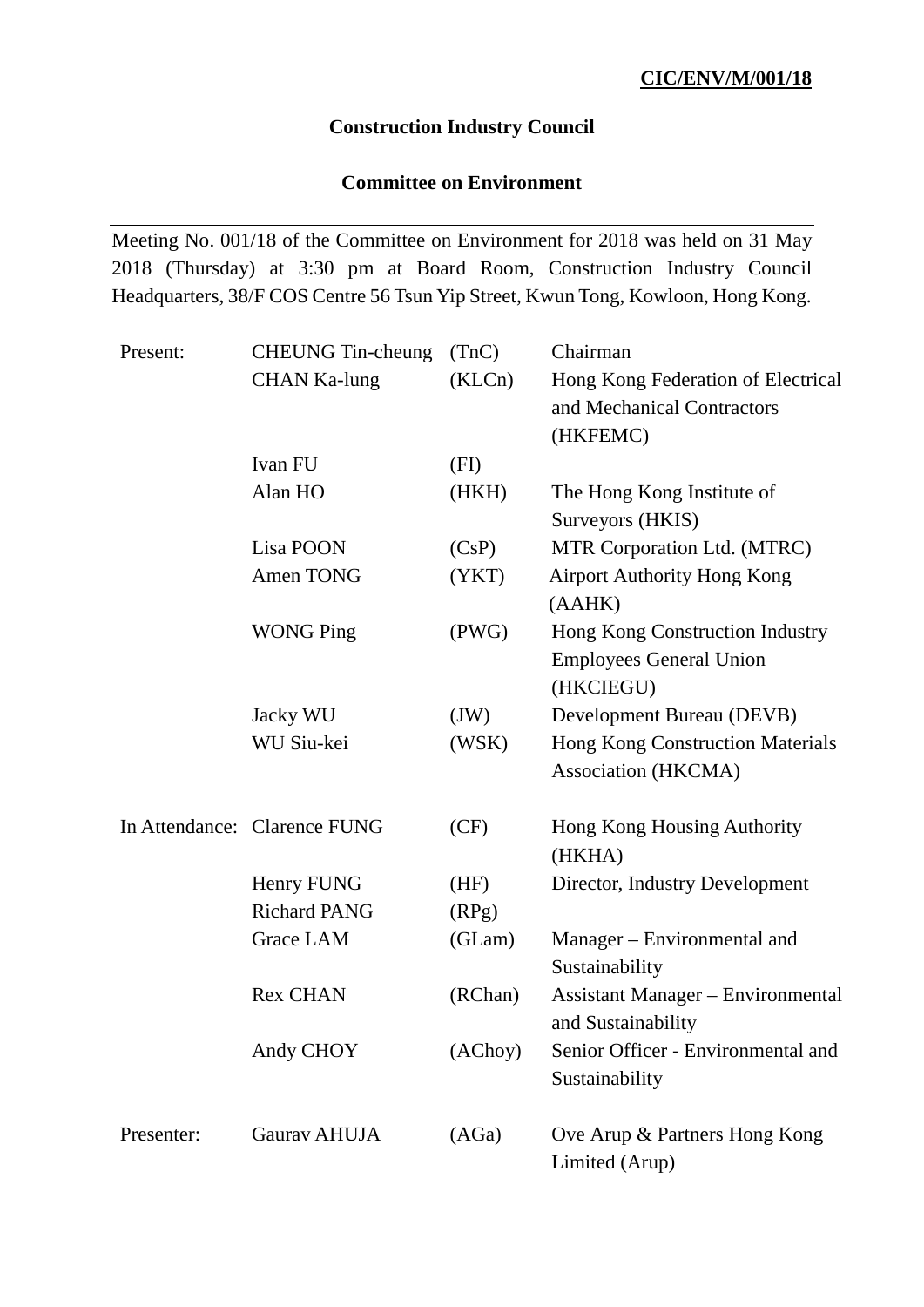|            | Josephine WONG<br><b>YEOW Mee-yoong</b> | (JoW)<br>(Yme) | Ove Arup & Partners Hong Kong<br>Limited (Arup)<br>Ove Arup & Partners Hong Kong<br>Limited (Arup) |
|------------|-----------------------------------------|----------------|----------------------------------------------------------------------------------------------------|
| Apologies: | PAN Shu-jie                             | (PSJ)          | <b>Urban Renewal Authority</b>                                                                     |
|            | Eric POON                               | (PSW)          | Hong Kong Housing Authority                                                                        |
|            | Stephen YIM                             | (SnY)          | (HKHA)                                                                                             |

#### **MINUTES**

**Action**

# 1.1 **Confirmation of the Minutes of the Com-ENV Meeting No. 003/17 held on 14 November 2017**

Members took note of and confirmed the Minutes CIC/ENV/R/003/17 of the last Com-ENV meeting held on Tuesday, 14 November 2017.

# 1.2 **Matters Arising from the Previous Meeting**

TnC updated Members on the following 4 matters:

Agenda item 3.2a - Twelve previously funded research projects related to Environment and Sustainability

CIC Secretariat had updated the status of these 12 previously funded research projects, such as the progress of the outstanding researches, and a copy of the updated list was tabled for Members' review. Members took note of the updated list.

Agenda item 3.2b - Update of the McKinsey Interim Report follow up

For the research project on the "Better Utilisation of Ultimate Strength Gain of Concrete with Pozzolanic Materials for Sustainable Development of Construction Works in Hong Kong", CIC has liaised with Civil Engineering and Development Department (CEDD) & Buildings Department (BD), the Standing Committee on Concrete Technology in CEDD has drafted a technical note and circulate with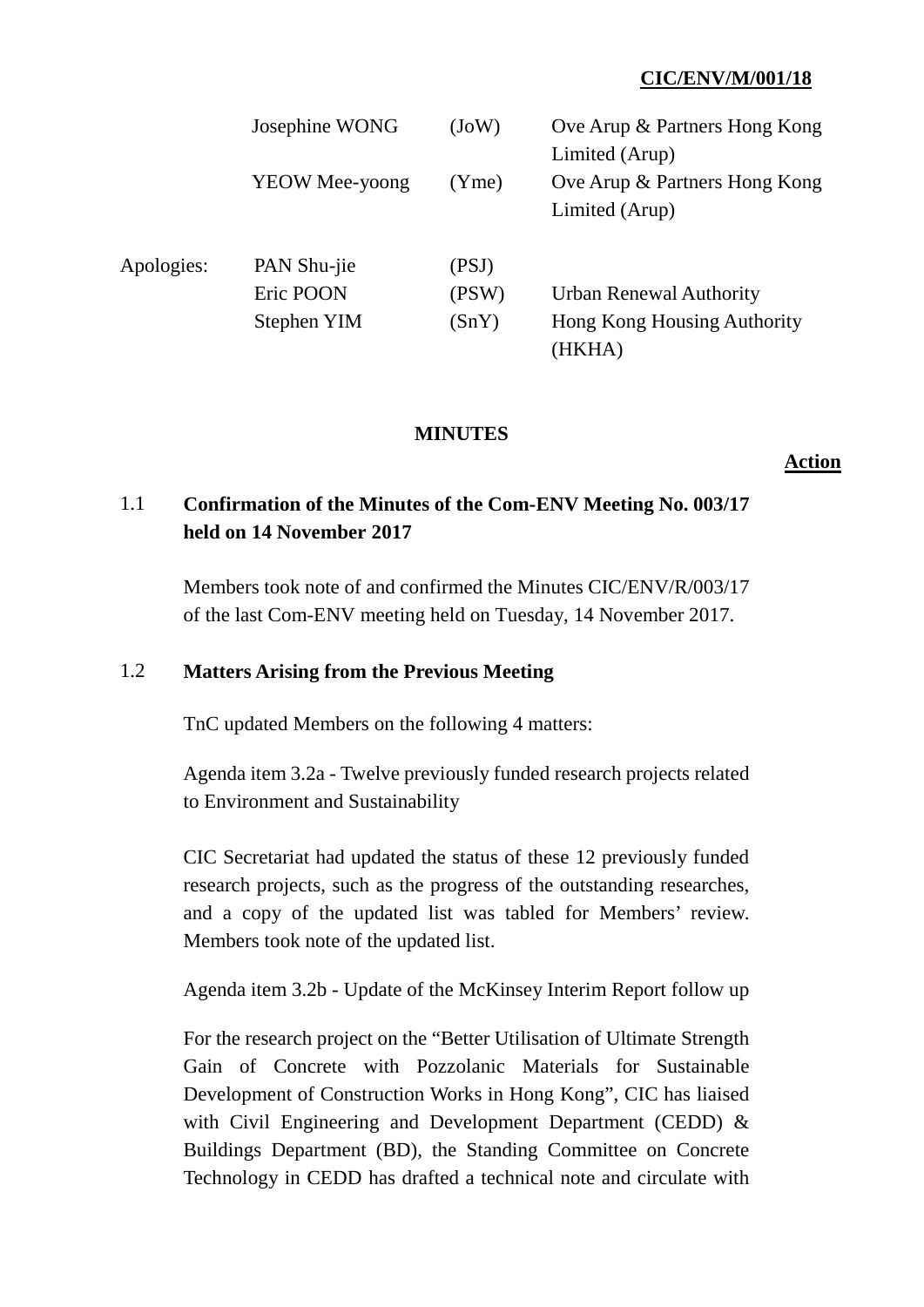### **Action**

the industry stakeholders about the findings.

CIC Sustainable Construction Award Conference and Presentation Ceremony was scheduled on 26 October 2018.

For the consultancy services on "River Sand Substitutes for Concrete Production and Cement Sand Mortar Production", DEVB considered to introduce the mandatory use of manufactured sand for production of cement mortar in plastering, rendering and floor screeding works of public works projects.

For the consultancy services on "Improving the Environmental Performance of the Hong Kong Construction Industry" conducted by Pricewaterhouse Coopers Advisory Services HK Ltd. (PwC), its Steering Committee has endorsed the inception report in May 2018.

Agenda item 3.3 - Progress Update of Consultancy Services of Potential Utilisation of Prefabrication Yards in Hong Kong

CIC Secretariat reported that the inception report had been revised by The Ove Arup & Partners Hong Kong Ltd (Arup) according to the Members' comments. Three stakeholder engagement forums had been held in the first quarter of 2018 to consolidate the views and perspectives from Government departments and key industry stakeholders. The progress update of the consultancy services would be discussed under Agenda item 1.3.

Agenda item 3.11 - The roadmap on using GPS for disposal of construction and demolition waste

Members were briefed that EPD was liaising with DEVB on the implementation details of GPS in pilot public works projects. CIC Secretariat will invite EPD to present the status of pilot projects in due course.

*(JW joined the meeting at 4:00 pm and Arup joined the meeting at 4:20pm)*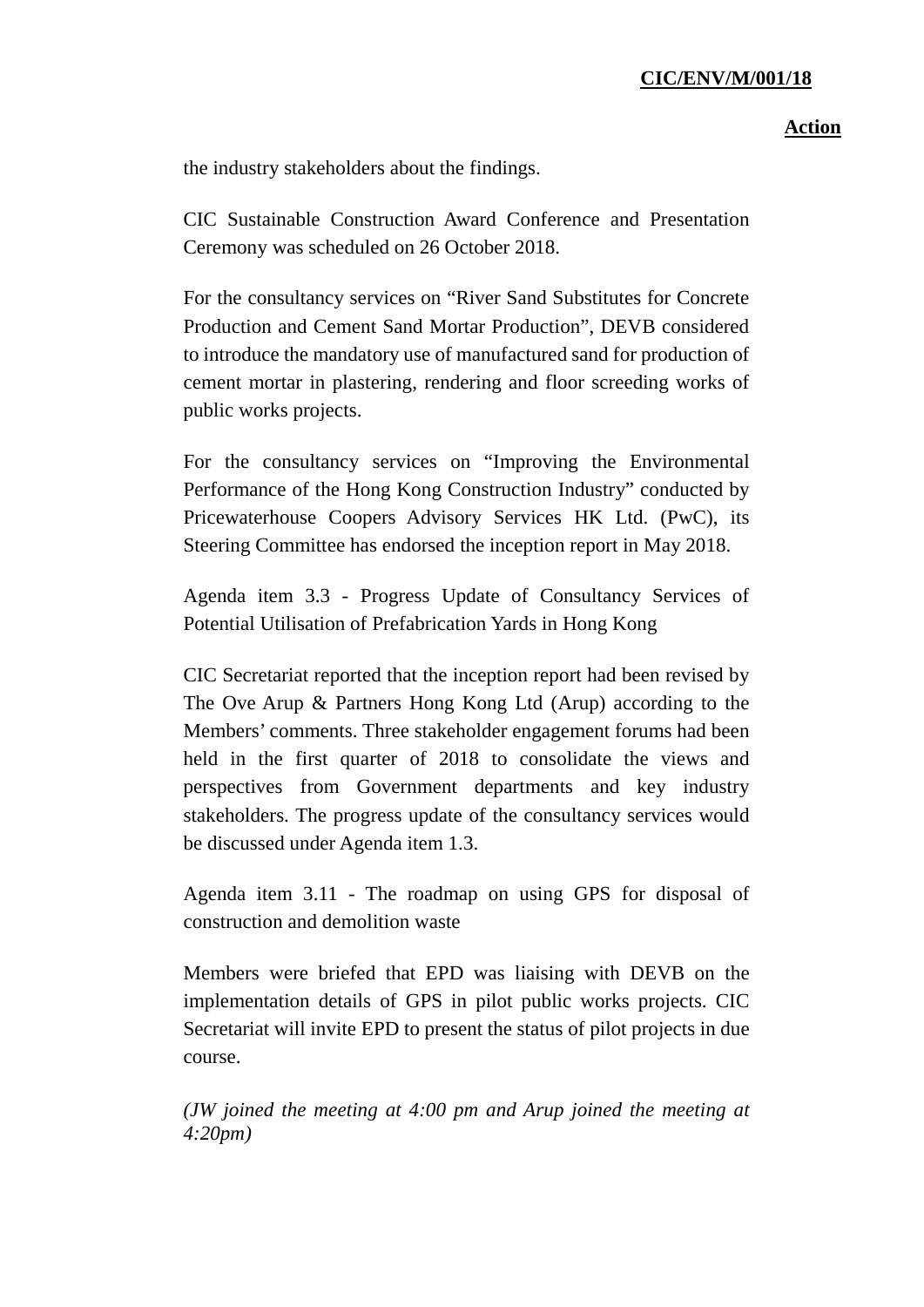#### **Action**

# 1.3 **Progress Update of Consultancy Services on Potential Utilisation of Prefabrication Yards and Prefabricated Components in Hong Kong**

Members were briefed about the potential demand, business operation model and benefits of local prefabrication yard by Arup.

Members raised concerns on site selection and financial viability of developing prefabrication yard in Hong Kong. Members recommended that the feasibility report should take in consideration of social benefits, demand of prefabricated components and capability to manage a long term business in Hong Kong. JW suggested that the report should be specified clearly that the study was mainly focused on the business of reinforced concrete prefabrication and the proposed site location was mainly for illustration purpose only. CF suggested that the existing figures of using prefabrication component in public housing projects should be adjusted with consideration of HKHA general practices.

CIC Secretariat will follow up with Arup on the above recommendations and circulate the revised Feasibility Report to Members. CIC Secretariat

*(HF left the meeting at 4:40pm and Arup left the meeting at 5:00pm)*

[Post Meeting Note: The final feasibility report was attached in Annex A for Members' endorsement.]

# 1.4 **Consultancy Services on Development and Implementation of CIC Carbon Assessment Tool**

GLam reported the objectives, target group, scope and working group of the consultancy services.

Members suggested that the adoption of localised data of construction materials and provision of sufficient training during pilot and implementation stages would be the key concerns.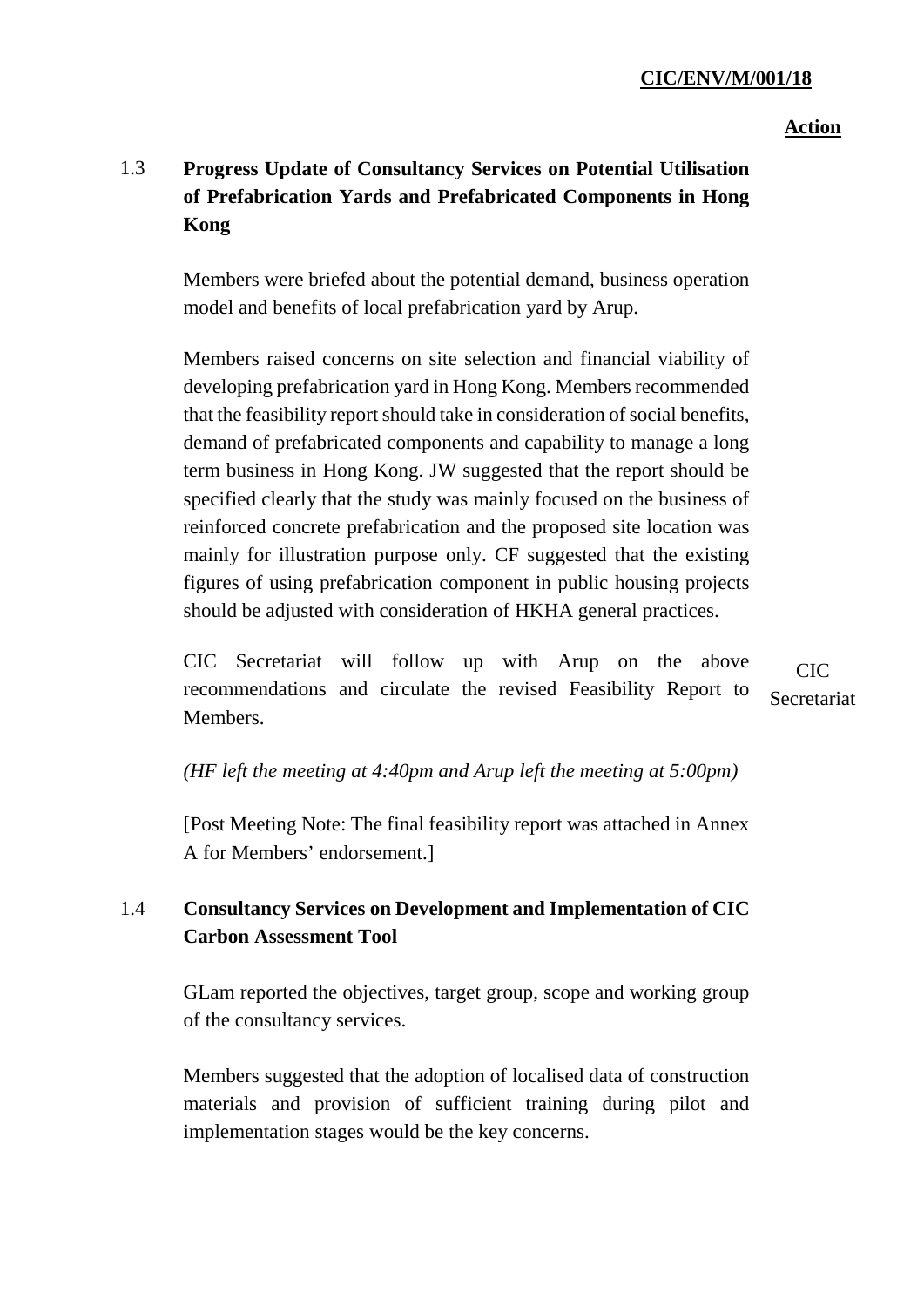### **Action**

A working group will be established to oversee the progress of the consultancy services closely. FI is appointed to be the chairperson of this working group. CIC Secretariat will liaise with FI to develop the composition and functions of the work group accordingly.

Members endorsed the assignment brief and CIC Secretariat will include the above recommendations and issue the tender.

# 1.5 **Consultancy Services on Guidebook on Sustainable Construction for Superstructure**

RChan reported the objectives, target group, scope and key deliverables of the proposed consultancy services.

Members suggested that the consultant should conduct literature review of worldwide sustainable construction case studies and showcase the international best practices in the guidebook.

Members endorsed the commissioning of the consultancy services. CIC Secretariat will address Members' recommendations in the tender assignment brief. CIC Secretariat

## 1.6 **Detailed Business Plan and Annual Budget for 2019**

Members were briefed the major tasks and initiatives of the Detailed Business Plan and Annual budget for 2019.

Members of Com-ENV endorsed the Detailed Business Plan and Annual Budget for 2019.

## 1.7 **3-year Strategic Plan**

RChan reported the four focus areas of the 3-year Strategic Plan, it includes (1) Promotion and publicity, (2) Industry collaboration and benchmarking, (3) Education and development, (4) Research and development and further implementation.